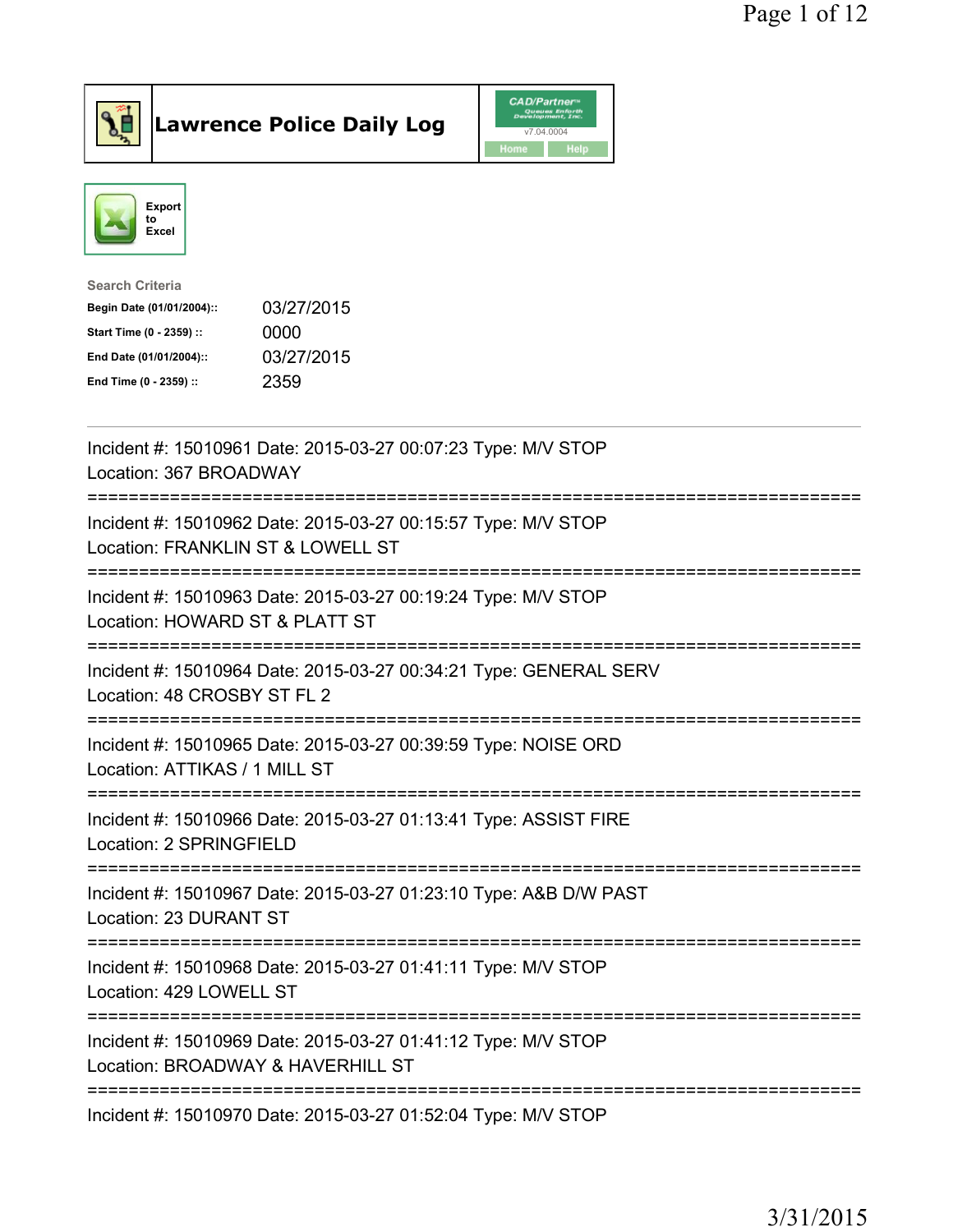| Location: ARLINGTON ST & HAMPSHIRE ST<br>===================================                                                                                                             |
|------------------------------------------------------------------------------------------------------------------------------------------------------------------------------------------|
| Incident #: 15010971 Date: 2015-03-27 01:55:47 Type: M/V STOP<br>Location: CENTRE ST & HAMPSHIRE ST                                                                                      |
| Incident #: 15010972 Date: 2015-03-27 02:05:53 Type: M/V STOP<br>Location: MERRIMACK ST & S BROADWAY<br>==================================                                               |
| Incident #: 15010973 Date: 2015-03-27 02:09:05 Type: M/V STOP<br>Location: ANDOVER ST & PARKER ST<br>==============================<br>=============================<br>================ |
| Incident #: 15010974 Date: 2015-03-27 02:16:10 Type: M/V STOP<br><b>Location: CENTRAL BRIDGE</b>                                                                                         |
| Incident #: 15010975 Date: 2015-03-27 02:19:35 Type: M/V STOP<br>Location: BEACON ST & MT VERNON ST                                                                                      |
| Incident #: 15010976 Date: 2015-03-27 02:19:54 Type: SUS PERS/MV<br>Location: COLFAX AV & TOWER HILL ST                                                                                  |
| Incident #: 15010977 Date: 2015-03-27 02:20:45 Type: M/V STOP<br>Location: GENERAL ST & PROSPECT ST<br>----------------------                                                            |
| Incident #: 15010978 Date: 2015-03-27 02:24:31 Type: M/V STOP<br>Location: ANDOVER ST & BEACON ST<br>=====================                                                               |
| Incident #: 15010979 Date: 2015-03-27 02:40:29 Type: M/V STOP<br>Location: N PARISH RD & OSGOOD ST                                                                                       |
| Incident #: 15010980 Date: 2015-03-27 02:43:41 Type: M/V STOP<br>Location: BAY STATE RD & WATER ST                                                                                       |
| Incident #: 15010981 Date: 2015-03-27 02:57:00 Type: M/V STOP<br><b>Location: VALLEY</b>                                                                                                 |
| Incident #: 15010982 Date: 2015-03-27 03:02:59 Type: M/V STOP<br>Location: BROADWAY & ESSEX ST                                                                                           |
| Incident #: 15010983 Date: 2015-03-27 03:08:17 Type: M/V STOP<br>Location: CRESTWOOD CIR & MT VERNON ST                                                                                  |
| :===================================<br>Incident #: 15010985 Date: 2015-03-27 03:17:01 Type: MAL DAMAGE<br>Location: 27 BUTLER ST                                                        |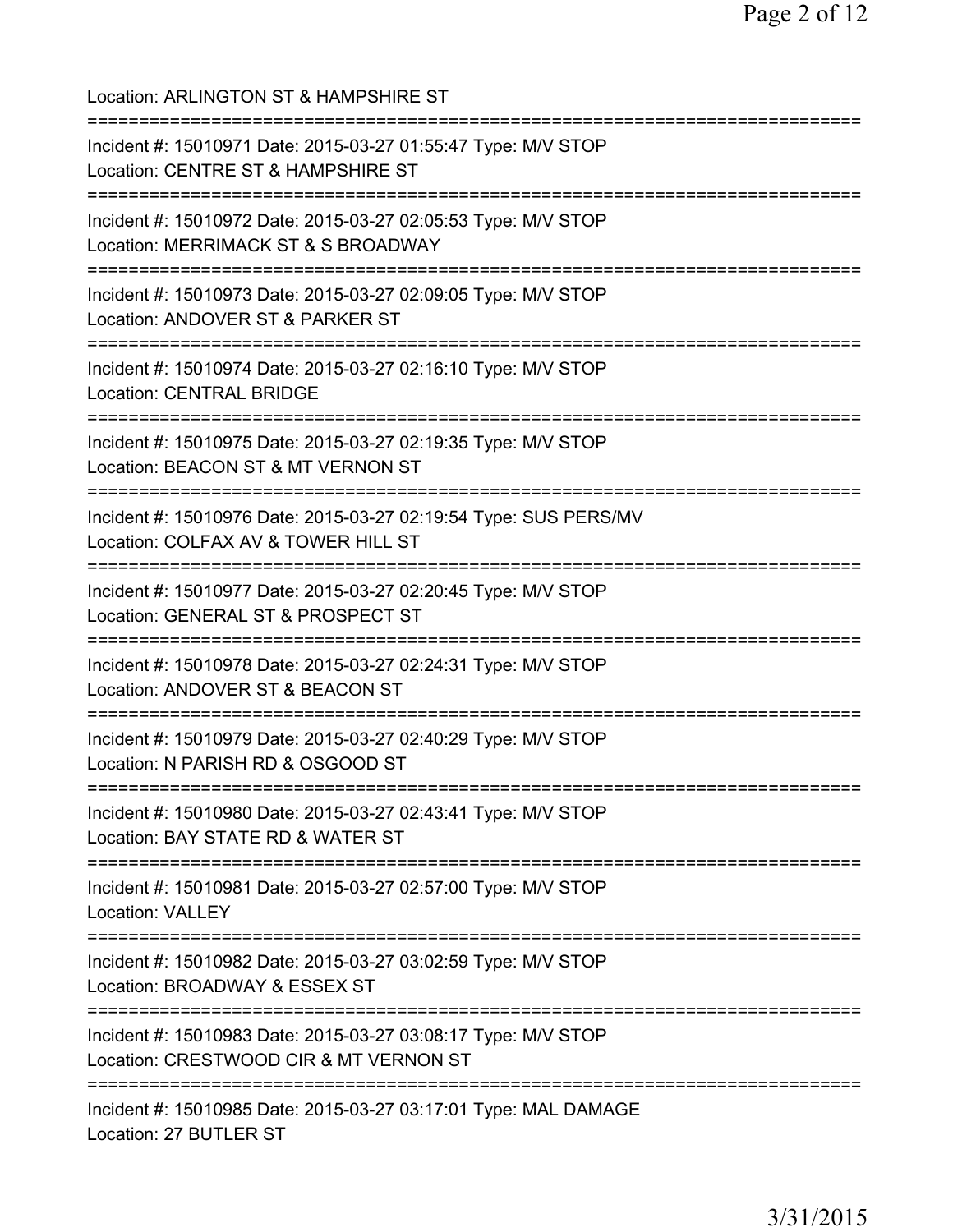| Incident #: 15010984 Date: 2015-03-27 03:17:52 Type: UNWANTEDGUEST<br>Location: 116 MARSTON ST #C                     |
|-----------------------------------------------------------------------------------------------------------------------|
| Incident #: 15010986 Date: 2015-03-27 03:27:39 Type: M/V STOP<br>Location: PARK ST & SAUNDERS ST                      |
| Incident #: 15010987 Date: 2015-03-27 03:41:19 Type: B&E/PROG<br>Location: 314 E HAVERHILL ST                         |
| Incident #: 15010988 Date: 2015-03-27 04:08:42 Type: INVESTIGATION<br>Location: 90 LOWELL ST                          |
| Incident #: 15010989 Date: 2015-03-27 04:09:31 Type: M/V STOP<br><b>Location: 1 GENERAL ST</b>                        |
| Incident #: 15010990 Date: 2015-03-27 04:17:38 Type: UNWANTEDGUEST<br>Location: 116 MARSTON ST #C                     |
| Incident #: 15010991 Date: 2015-03-27 04:47:57 Type: LARCENY/PAST<br>Location: 15 GROVE ST<br>======================= |
| Incident #: 15010992 Date: 2015-03-27 05:41:59 Type: STOL/MV/PAS<br>Location: 158 WATER ST                            |
| Incident #: 15010993 Date: 2015-03-27 07:13:56 Type: M/V STOP<br>Location: ESSEX ST & UNION ST                        |
| Incident #: 15010994 Date: 2015-03-27 07:23:52 Type: ASSSIT OTHER PD<br>Location: BAILEY ST & S UNION ST              |
| Incident #: 15010995 Date: 2015-03-27 07:29:46 Type: M/V STOP<br>Location: AMESBURY ST & LOWELL ST                    |
| Incident #: 15010996 Date: 2015-03-27 07:33:40 Type: M/V STOP<br><b>Location: WINTHROP AV</b>                         |
| Incident #: 15010997 Date: 2015-03-27 07:41:36 Type: M/V STOP<br>Location: S BROADWAY                                 |
| Incident #: 15010998 Date: 2015-03-27 07:45:30 Type: M/V STOP<br>Location: BERKELEY ST & MONTGOMERY ST                |
|                                                                                                                       |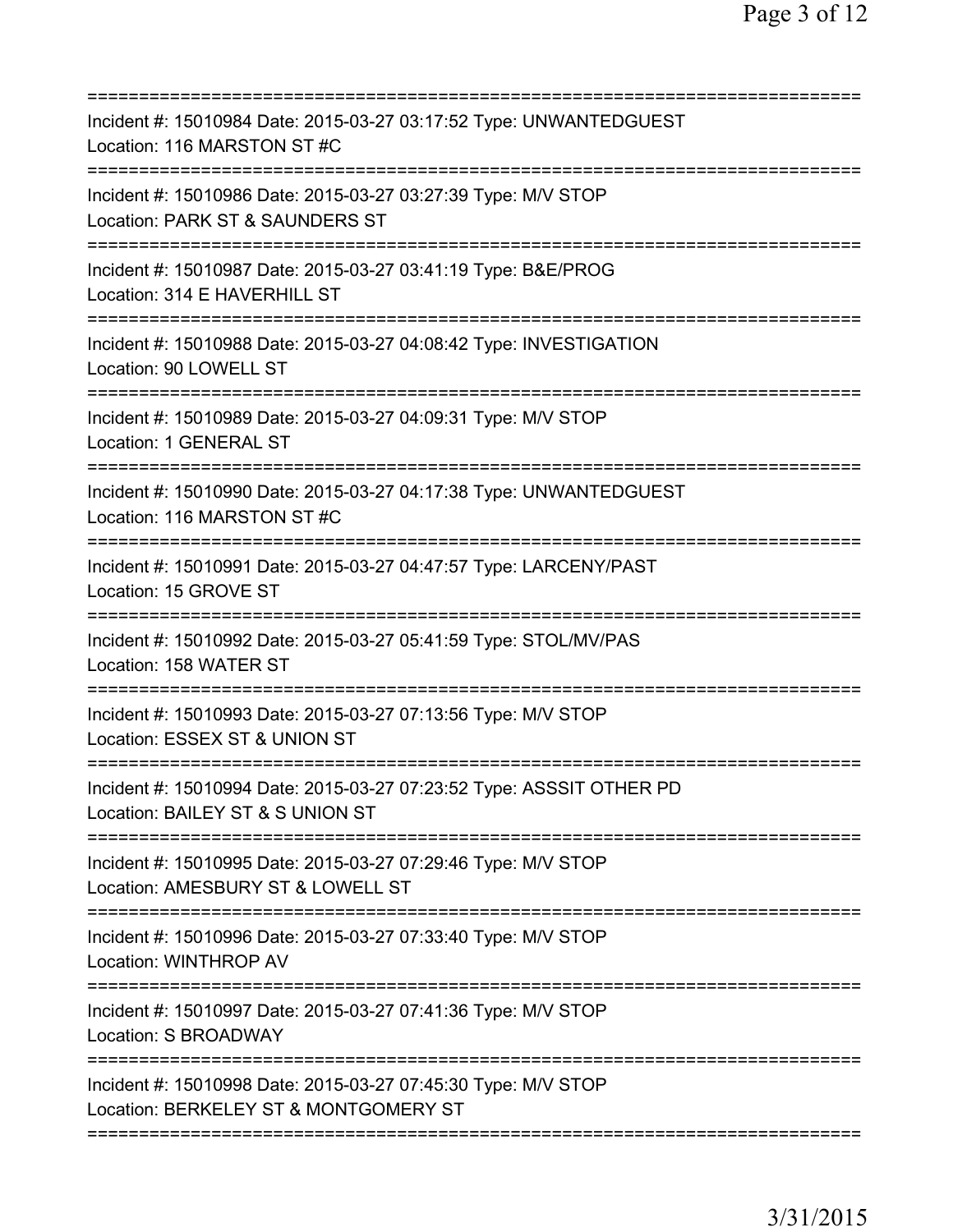| Incident #: 15010999 Date: 2015-03-27 07:48:18 Type: M/V STOP<br>Location: CHICKERING & RT114                                           |
|-----------------------------------------------------------------------------------------------------------------------------------------|
| Incident #: 15011000 Date: 2015-03-27 07:48:55 Type: M/V STOP<br><b>Location: LAWRENCE ST</b>                                           |
| Incident #: 15011001 Date: 2015-03-27 07:50:22 Type: ASSSIT AMBULANC<br>Location: 3 SALEM ST                                            |
| Incident #: 15011002 Date: 2015-03-27 08:47:34 Type: STOL/MV/PAS<br>Location: 1 FLORENCE CT                                             |
| Incident #: 15011003 Date: 2015-03-27 08:53:16 Type: A&B PAST<br>Location: 12 BEDFORD ST                                                |
| Incident #: 15011004 Date: 2015-03-27 09:04:38 Type: DISORDERLY<br>Location: 70 N PARISH RD                                             |
| Incident #: 15011005 Date: 2015-03-27 09:07:49 Type: ALARM/BURG<br>Location: CABA RESD / 120 TRENTON ST<br>============================ |
| Incident #: 15011006 Date: 2015-03-27 09:09:13 Type: CK WELL BEING<br>Location: 18 FRANKLIN ST #107B                                    |
| Incident #: 15011007 Date: 2015-03-27 09:24:05 Type: UNWANTEDGUEST<br>Location: 77 S UNION ST #UNIT302                                  |
| Incident #: 15011008 Date: 2015-03-27 09:31:57 Type: M/V STOP<br>Location: BROADWAY & PARK ST                                           |
| Incident #: 15011009 Date: 2015-03-27 09:33:50 Type: M/V STOP<br>Location: BROOK ST & MILFORD ST                                        |
| Incident #: 15011010 Date: 2015-03-27 09:56:06 Type: ALARM/HOLD<br>Location: NEW LOOK BEAUTY SALON / 34 MILTON ST                       |
| Incident #: 15011011 Date: 2015-03-27 10:00:44 Type: AUTO ACC/NO PI<br>Location: 265 MERRIMACK ST                                       |
| Incident #: 15011012 Date: 2015-03-27 10:00:53 Type: MEDIC SUPPORT<br>Location: WIC OFFICE / 305 ESSEX ST                               |
| Incident #: 15011014 Date: 2015-03-27 10:10:55 Type: FRAUD                                                                              |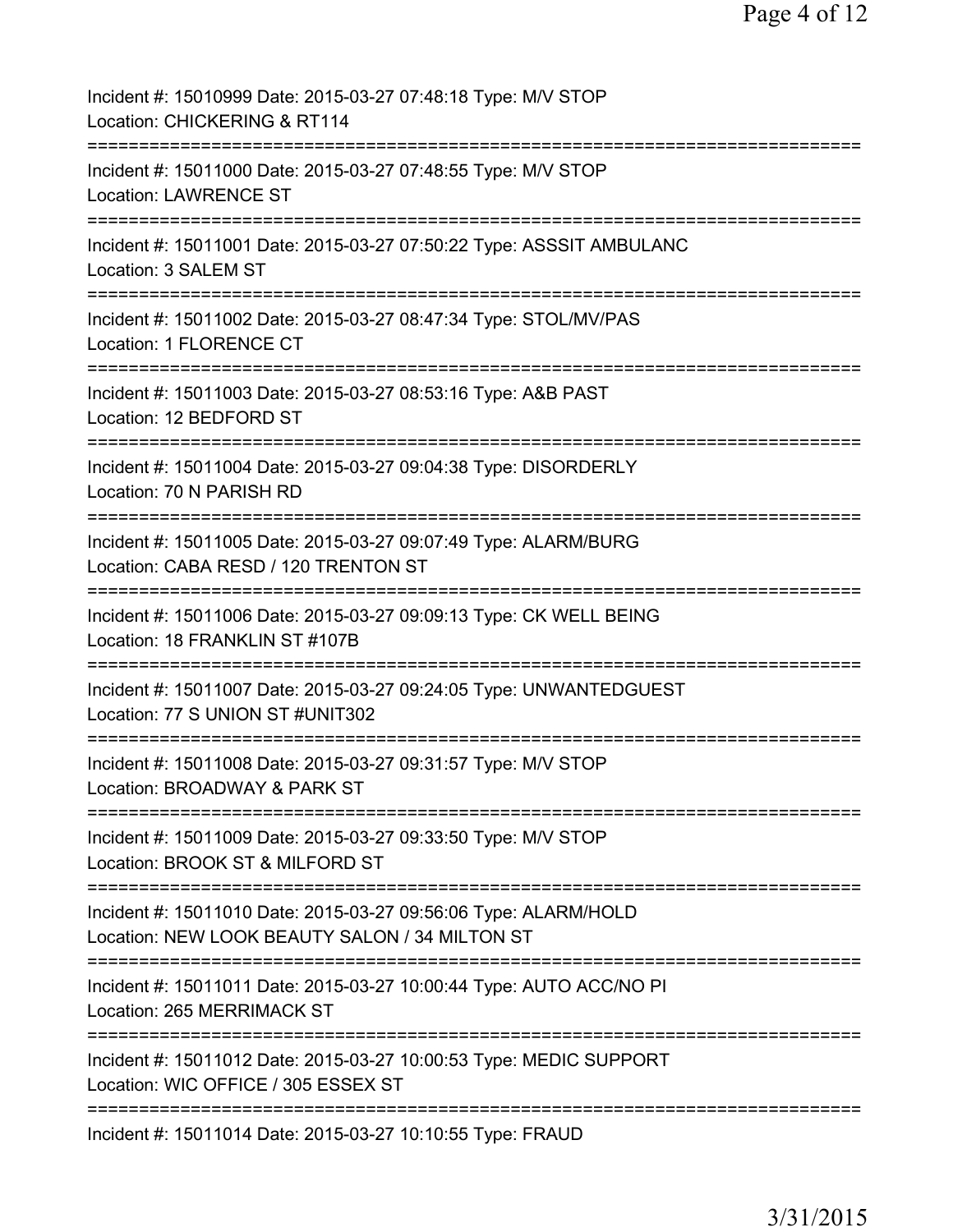Location: 14 LINDEN ST =========================================================================== Incident #: 15011013 Date: 2015-03-27 10:14:15 Type: WARRANT SERVE Location: 51 LAWRENCE ST =========================================================================== Incident #: 15011015 Date: 2015-03-27 10:20:43 Type: M/V STOP Location: LENOX ST & S BROADWAY =========================================================================== Incident #: 15011016 Date: 2015-03-27 10:30:24 Type: MAL DAMAGE Location: 23 SPRINGFIELD ST =========================================================================== Incident #: 15011017 Date: 2015-03-27 10:39:42 Type: M/V STOP Location: HAVERHILL =========================================================================== Incident #: 15011018 Date: 2015-03-27 10:44:28 Type: SUS PERS/MV Location: 31 WOODLAND ST =========================================================================== Incident #: 15011019 Date: 2015-03-27 11:01:30 Type: WARRANT SERVE Location: 10-12 BEDFORD ST =========================================================================== Incident #: 15011020 Date: 2015-03-27 11:18:21 Type: M/V STOP Location: BROADWAY & CEDAR ST =========================================================================== Incident #: 15011021 Date: 2015-03-27 11:29:47 Type: M/V STOP Location: CAMBRIDGE ST & WINTHROP AV =========================================================================== Incident #: 15011022 Date: 2015-03-27 11:34:14 Type: LIC PLATE STO Location: 264 E HAVERHILL ST #10 =========================================================================== Incident #: 15011023 Date: 2015-03-27 11:39:09 Type: WARRANT SERVE Location: HAVERHILL ST =========================================================================== Incident #: 15011024 Date: 2015-03-27 11:42:39 Type: LARCENY/PAST Location: 1 COMMONWEALTH DR =========================================================================== Incident #: 15011025 Date: 2015-03-27 11:45:59 Type: M/V STOP Location: 129 BOXFORD ST =========================================================================== Incident #: 15011026 Date: 2015-03-27 12:01:32 Type: M/V STOP Location: METHUEN ST & MILL ST =========================================================================== Incident #: 15011027 Date: 2015-03-27 12:14:59 Type: MEDIC SUPPORT Location: 44 TREMONT ST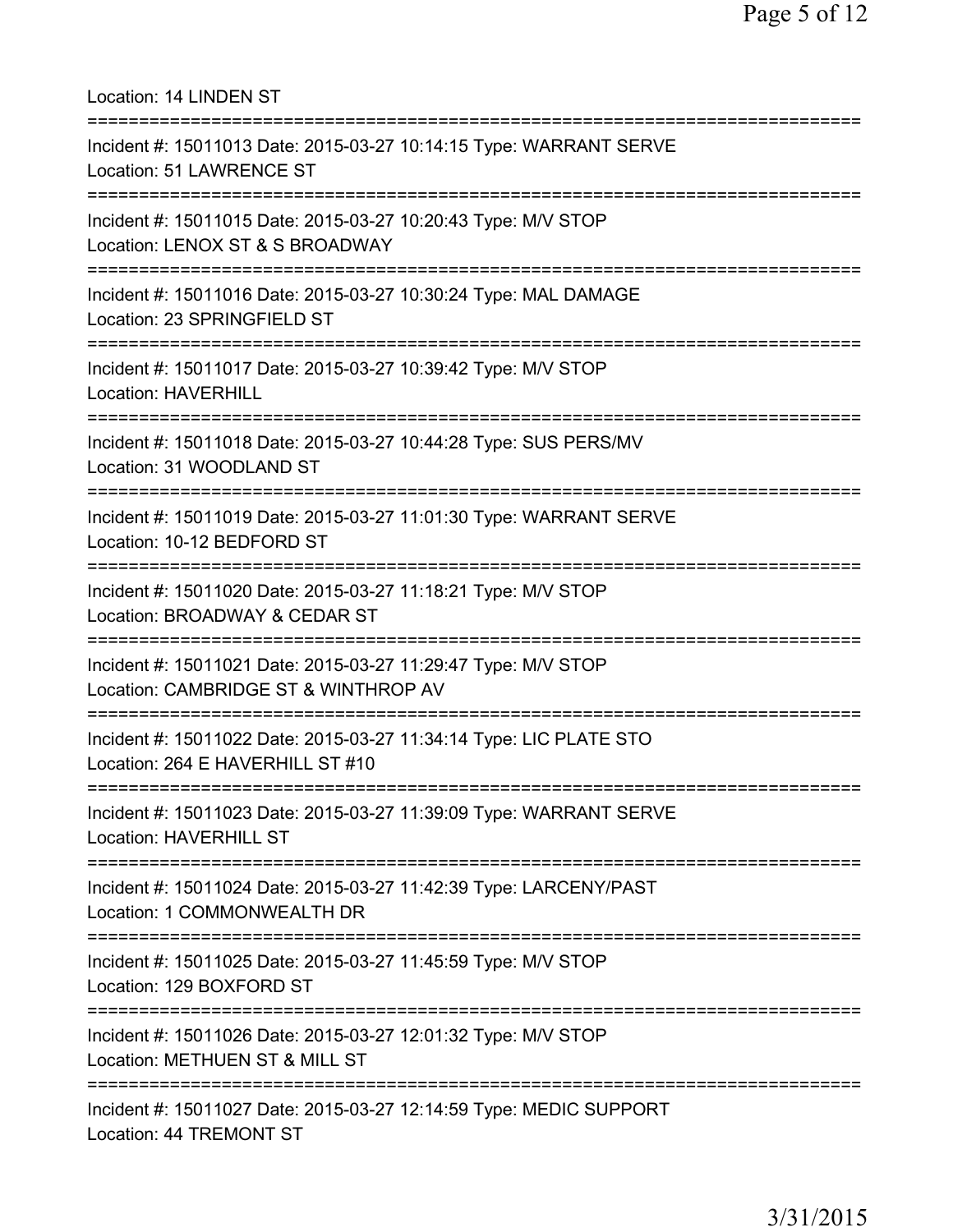| Incident #: 15011028 Date: 2015-03-27 12:16:43 Type: M/V STOP<br>Location: TRIPOLI BAKERY INC / 106 COMMON ST            |
|--------------------------------------------------------------------------------------------------------------------------|
| Incident #: 15011029 Date: 2015-03-27 12:33:15 Type: LIC PLATE STO<br>Location: 42 SARGENT ST                            |
| Incident #: 15011030 Date: 2015-03-27 12:36:59 Type: DRUG VIO<br>Location: 42 CAMBRIDGE ST                               |
| Incident #: 15011031 Date: 2015-03-27 12:41:12 Type: M/V STOP<br>Location: 205 BROADWAY                                  |
| Incident #: 15011032 Date: 2015-03-27 12:48:37 Type: UNATENEDCHILD<br>Location: 11 WESLEY ST                             |
| Incident #: 15011033 Date: 2015-03-27 13:11:01 Type: AUTO ACC/UNK PI<br>Location: FARNHAM ST & S UNION ST                |
| ===========<br>Incident #: 15011034 Date: 2015-03-27 13:18:52 Type: MEDIC SUPPORT<br>Location: 54 NEWBURY ST             |
| Incident #: 15011035 Date: 2015-03-27 13:21:20 Type: MEDIC SUPPORT<br>Location: 25 MARSTON ST #204                       |
| Incident #: 15011036 Date: 2015-03-27 13:52:02 Type: SHOTS FIRED<br>Location: BREEN SCHOOL / 114 OSGOOD ST               |
| Incident #: 15011037 Date: 2015-03-27 13:57:40 Type: AUTO ACC/NO PI<br>Location: ESSEX ST & WINTER ST                    |
| ==================<br>Incident #: 15011038 Date: 2015-03-27 14:08:41 Type: MEDIC SUPPORT<br>Location: 170 COMMON ST #215 |
| Incident #: 15011039 Date: 2015-03-27 14:36:26 Type: TOW OF M/V<br>Location: 41 BERKELEY ST                              |
| Incident #: 15011040 Date: 2015-03-27 14:52:44 Type: M/V STOP<br><b>Location: ANDOVER ST</b>                             |
| Incident #: 15011041 Date: 2015-03-27 15:15:13 Type: M/V STOP<br>Location: 416 BROADWAY                                  |
|                                                                                                                          |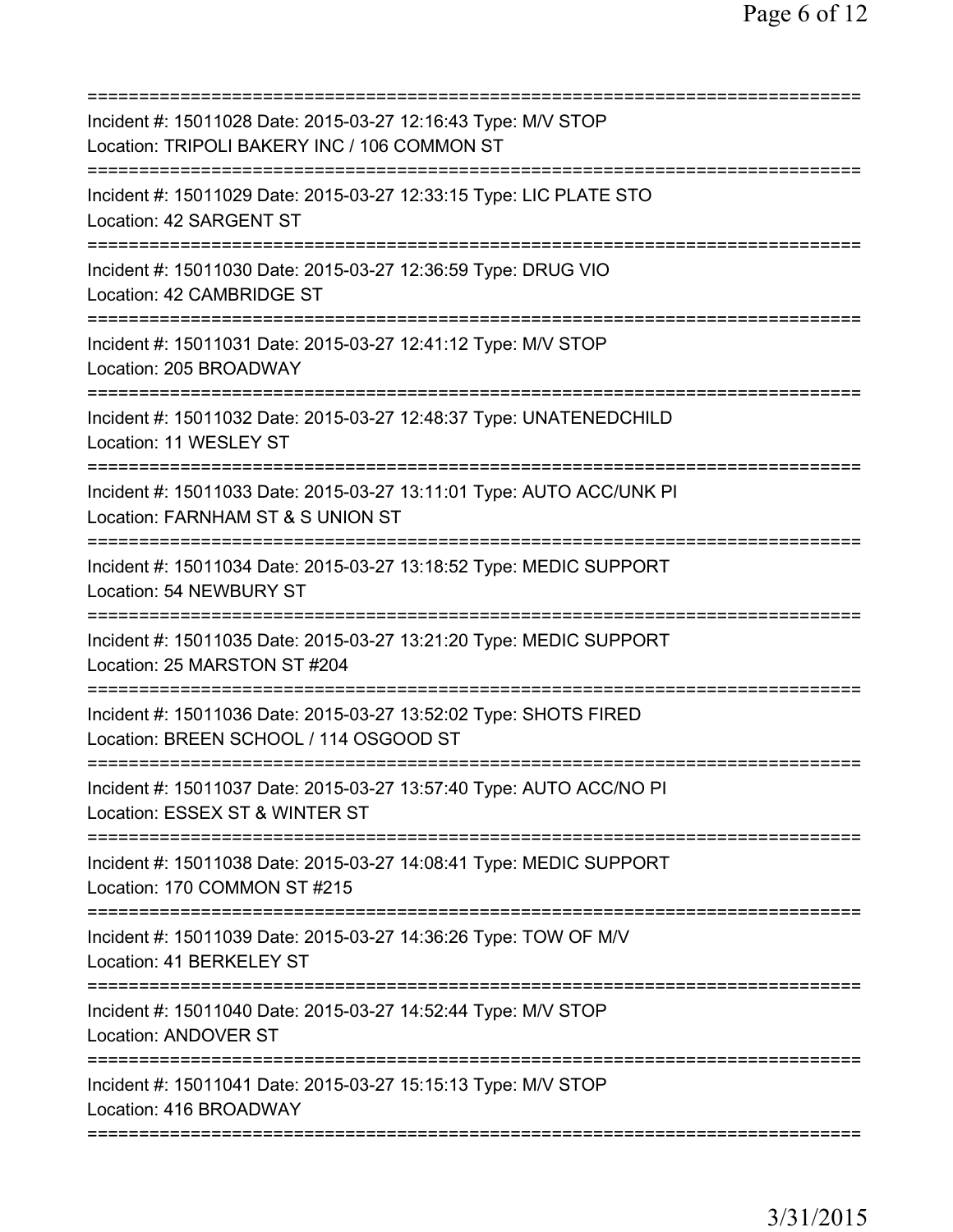| Incident #: 15011042 Date: 2015-03-27 15:18:32 Type: MV/BLOCKING<br>Location: 266 PROSPECT ST                               |
|-----------------------------------------------------------------------------------------------------------------------------|
| Incident #: 15011043 Date: 2015-03-27 15:22:59 Type: TOW OF M/V<br>Location: 50 ISLAND ST                                   |
| Incident #: 15011044 Date: 2015-03-27 15:29:13 Type: M/V STOP<br>Location: 78 NEWBURY ST                                    |
| Incident #: 15011045 Date: 2015-03-27 15:31:32 Type: AUTO ACC/NO PI<br>Location: COMMUNITY DENTIST DR. LEWIS / 420 ESSEX ST |
| Incident #: 15011046 Date: 2015-03-27 15:33:47 Type: M/V STOP<br>Location: HAMPSHIRE ST & LOWELL ST                         |
| Incident #: 15011047 Date: 2015-03-27 15:43:41 Type: M/V STOP<br>Location: BROOK ST & NEWBURY ST                            |
| Incident #: 15011048 Date: 2015-03-27 16:01:53 Type: M/V STOP<br>Location: JACKSON ST & SUMMER ST<br>==========             |
| Incident #: 15011049 Date: 2015-03-27 16:03:05 Type: DISTURBANCE<br>Location: CFC FRIED CHICKEN / 337 ESSEX ST              |
| Incident #: 15011050 Date: 2015-03-27 16:10:48 Type: SUS PERS/MV<br>Location: 5 SCHOOL ST                                   |
| Incident #: 15011051 Date: 2015-03-27 16:30:13 Type: SHOPLIFTING<br>Location: MARKET BASKET / 700 ESSEX ST                  |
| Incident #: 15011052 Date: 2015-03-27 16:46:42 Type: SUS PERS/MV<br>Location: ROLLINS SCHOOL / 451 HOWARD ST                |
| Incident #: 15011053 Date: 2015-03-27 16:49:27 Type: DOMESTIC/PROG<br>Location: 54 NEWBURY ST FL 1STFL                      |
| Incident #: 15011054 Date: 2015-03-27 16:55:50 Type: E911 HANGUP<br>Location: 17 CLIFTON ST                                 |
| Incident #: 15011055 Date: 2015-03-27 16:58:32 Type: MEDIC SUPPORT<br>Location: 18 FRANKLIN ST #107                         |
| Incident #: 15011056 Date: 2015-03-27 17:22:38 Type: ANIMAL COMPL                                                           |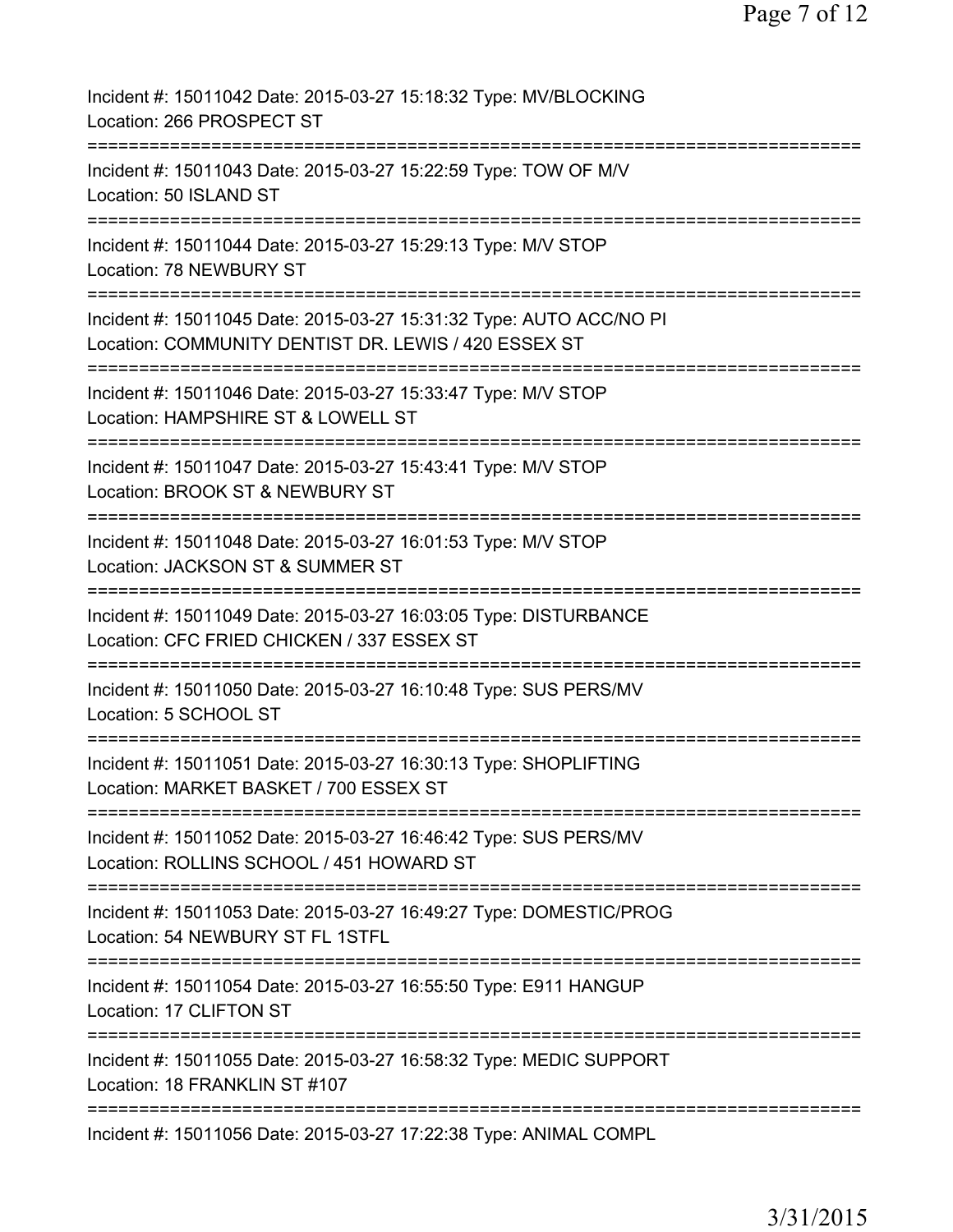Location: EXPRESS SHIPPING / 13 NEWBURY ST =========================================================================== Incident #: 15011057 Date: 2015-03-27 17:26:08 Type: LARCENY/PAST Location: 15 UNION ST FL 4 =========================================================================== Incident #: 15011059 Date: 2015-03-27 17:35:21 Type: LOCKOUT Location: 21 PROVIDENCE ST =========================================================================== Incident #: 15011058 Date: 2015-03-27 17:35:46 Type: MEDIC SUPPORT Location: 107 ESSEX ST =========================================================================== Incident #: 15011060 Date: 2015-03-27 17:47:27 Type: M/V STOP Location: FERRY ST & RIDGE RD =========================================================================== Incident #: 15011061 Date: 2015-03-27 17:50:04 Type: ASSSIT OTHER PD Location: ARLINGTON ST & LAWRENCE ST =========================================================================== Incident #: 15011062 Date: 2015-03-27 17:54:24 Type: MAN DOWN Location: 320 S BROADWAY =========================================================================== Incident #: 15011064 Date: 2015-03-27 17:56:39 Type: MEDIC SUPPORT Location: 2 SPRINGFIELD ST #6 =========================================================================== Incident #: 15011063 Date: 2015-03-27 17:57:06 Type: M/V STOP Location: E HAVERHILL ST & FERRY ST =========================================================================== Incident #: 15011065 Date: 2015-03-27 18:10:35 Type: M/V STOP Location: 142 E HAVERHILL ST =========================================================================== Incident #: 15011066 Date: 2015-03-27 18:11:20 Type: ALARM/BURG Location: 37 E PLEASANT ST =========================================================================== Incident #: 15011067 Date: 2015-03-27 18:14:24 Type: GENERAL SERV Location: 671 ESSEX ST #4-17 =========================================================================== Incident #: 15011068 Date: 2015-03-27 18:17:18 Type: M/V STOP Location: 71 RESERVOIR ST =========================================================================== Incident #: 15011069 Date: 2015-03-27 18:19:14 Type: M/V STOP Location: BRUCE ST & PARK ST =========================================================================== Incident #: 15011070 Date: 2015-03-27 18:20:46 Type: RECOV/STOL/MV Location: 25 BOEHM ST #6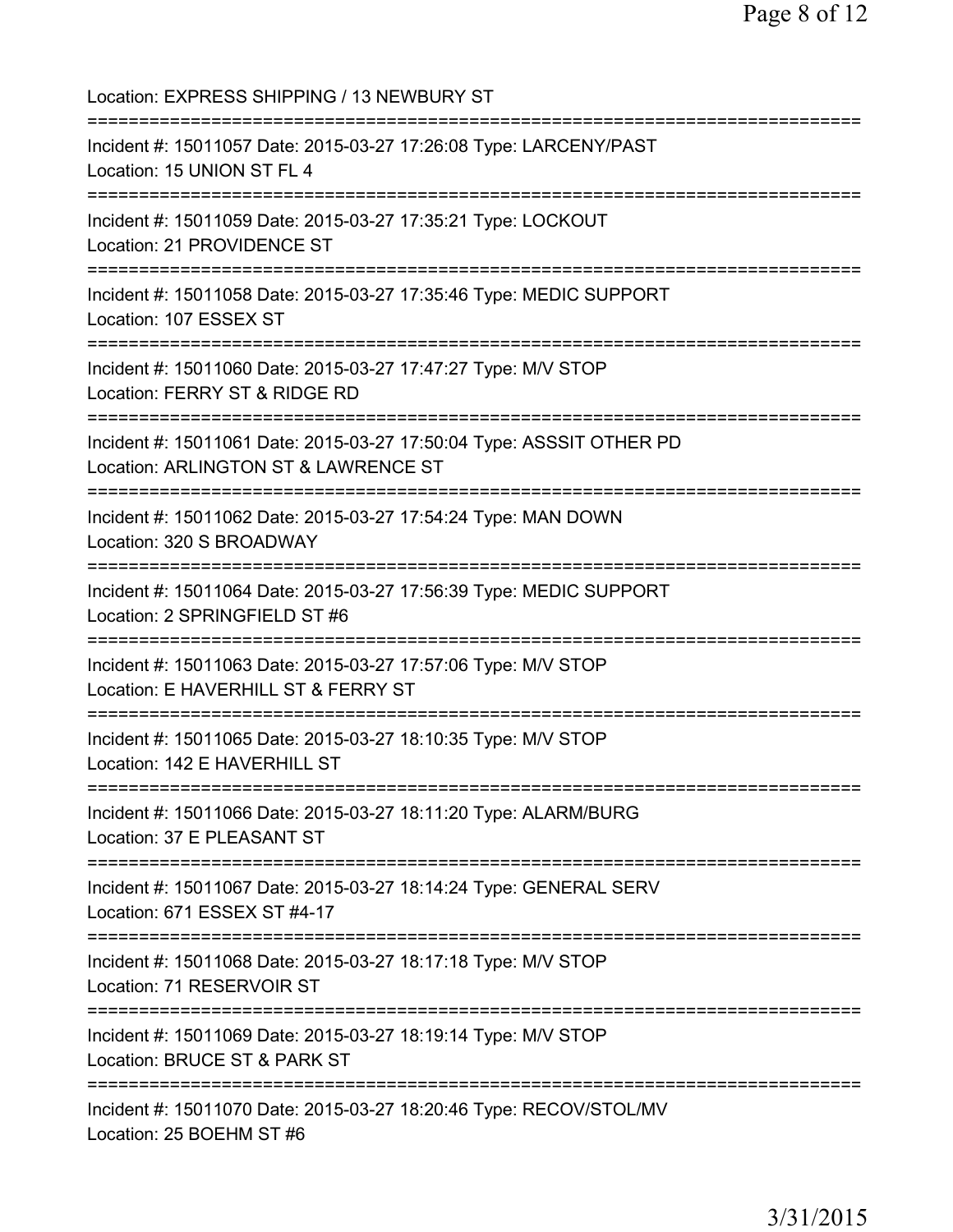| Incident #: 15011071 Date: 2015-03-27 18:21:55 Type: M/V STOP<br>Location: BROADWAY & COMMON ST                                               |
|-----------------------------------------------------------------------------------------------------------------------------------------------|
| Incident #: 15011072 Date: 2015-03-27 18:23:35 Type: LARCENY/PAST<br>Location: 30 SALEM ST #A                                                 |
| Incident #: 15011073 Date: 2015-03-27 18:28:58 Type: M/V STOP<br>Location: 42 MELVIN ST                                                       |
| Incident #: 15011074 Date: 2015-03-27 18:35:28 Type: ALARM/BURG<br>Location: LGH / 25 MARSTON ST                                              |
| ===========<br>Incident #: 15011075 Date: 2015-03-27 18:41:36 Type: LARCENY/PAST<br>Location: NORTHERN ESSEX COMMUNITY COLLE / 45 FRANKLIN ST |
| ================================<br>Incident #: 15011076 Date: 2015-03-27 18:44:56 Type: LARCENY/PAST<br>Location: 13 WALNUT ST FL 3          |
| Incident #: 15011077 Date: 2015-03-27 18:48:56 Type: M/V STOP<br>Location: BODWELL ST & MARGIN ST                                             |
| Incident #: 15011078 Date: 2015-03-27 18:51:23 Type: DOMESTIC/PROG<br>Location: 322 HIGH ST FL 2                                              |
| Incident #: 15011079 Date: 2015-03-27 19:03:01 Type: ALARM/BURG<br>Location: 25 MARSTON ST #106                                               |
| Incident #: 15011080 Date: 2015-03-27 19:06:10 Type: DISTURBANCE<br>Location: 42-44 MARBLE AV                                                 |
| Incident #: 15011081 Date: 2015-03-27 19:20:34 Type: DISTURBANCE<br>Location: 322 HIGH ST                                                     |
| Incident #: 15011082 Date: 2015-03-27 19:51:15 Type: NEIGHBOR PROB<br>Location: 64 NEWTON ST                                                  |
| Incident #: 15011083 Date: 2015-03-27 19:51:31 Type: UNWANTEDGUEST<br>Location: 66 NEWTON ST FL 2                                             |
| Incident #: 15011084 Date: 2015-03-27 19:52:15 Type: B&E/PAST<br>Location: 145 HOWARD ST                                                      |
|                                                                                                                                               |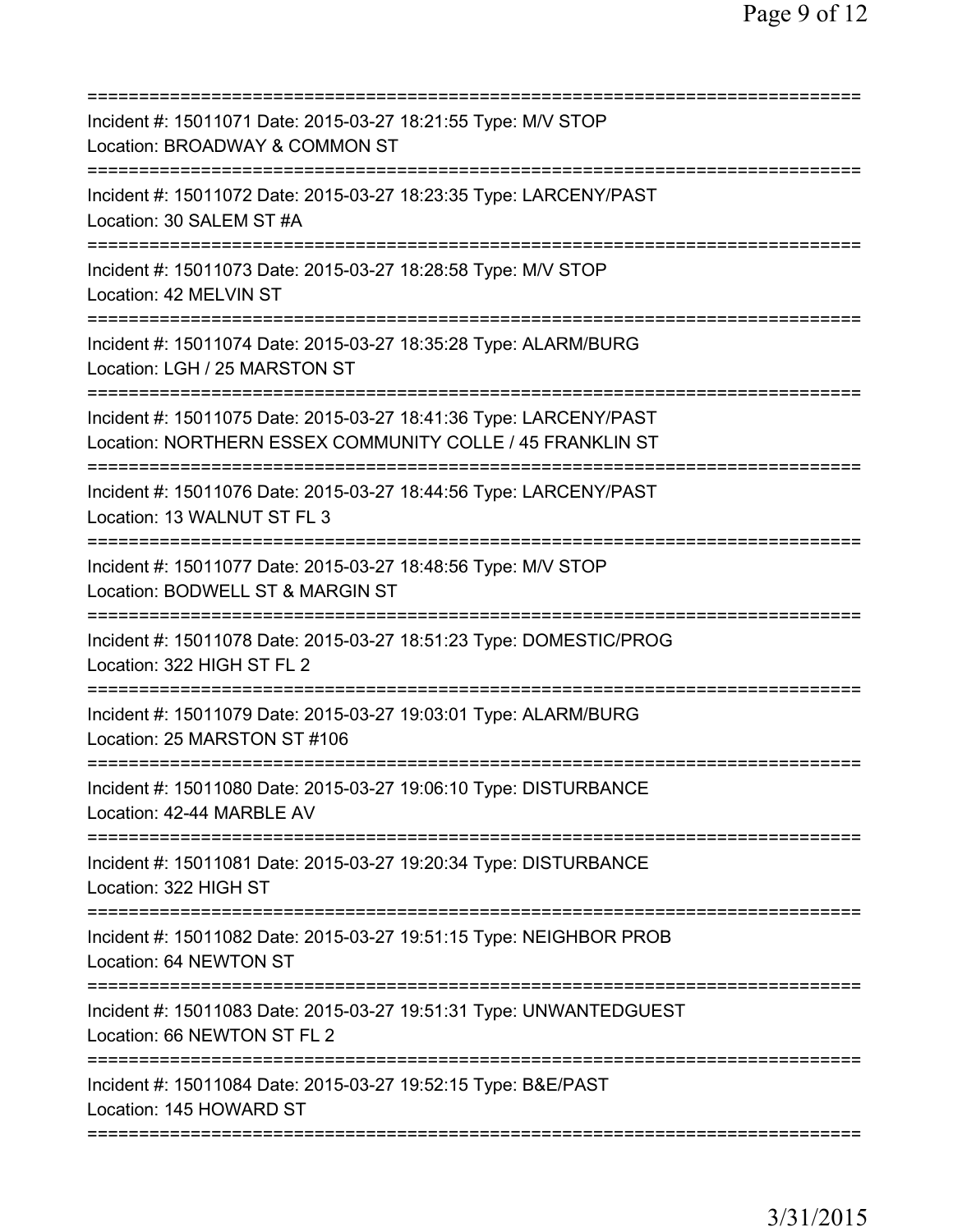| Incident #: 15011085 Date: 2015-03-27 20:05:23 Type: DISORDERLY<br>Location: 23 SHAWSHEEN RD                                               |
|--------------------------------------------------------------------------------------------------------------------------------------------|
| Incident #: 15011086 Date: 2015-03-27 20:13:00 Type: M/V STOP<br>Location: CANAL ST & MARSTON ST                                           |
| Incident #: 15011087 Date: 2015-03-27 20:16:33 Type: M/V STOP<br>Location: 25 MARSTON ST                                                   |
| Incident #: 15011088 Date: 2015-03-27 20:23:47 Type: SHOPLIFTING<br>Location: DEMOULAS MARKET / 700 ESSEX ST                               |
| :=====================<br>Incident #: 15011089 Date: 2015-03-27 20:23:54 Type: HIT & RUN M/V<br>Location: LAWRENCE ST & PARK ST            |
| ===========================<br>=========<br>Incident #: 15011090 Date: 2015-03-27 20:27:51 Type: M/V STOP<br><b>Location: MERRIMACK ST</b> |
| ==============================<br>Incident #: 15011091 Date: 2015-03-27 20:43:00 Type: M/V STOP<br>Location: BAY STATE RD & WATER ST       |
| Incident #: 15011092 Date: 2015-03-27 20:47:46 Type: M/V STOP<br>Location: BROADWAY & CANAL ST                                             |
| Incident #: 15011093 Date: 2015-03-27 20:52:16 Type: ALARM/BURG<br>Location: 98 BRADFORD ST                                                |
| Incident #: 15011094 Date: 2015-03-27 20:52:56 Type: E911 HANGUP<br>Location: SACRED HEART APARTMENTS / 23 HAWLEY ST                       |
| Incident #: 15011095 Date: 2015-03-27 21:15:13 Type: M/V STOP<br>Location: JACKSON ST & METHUEN ST                                         |
| ==============================<br>Incident #: 15011096 Date: 2015-03-27 21:17:01 Type: M/V STOP<br><b>Location: WINTHROP AV</b>            |
| Incident #: 15011097 Date: 2015-03-27 21:23:20 Type: SUS PERS/MV<br>Location: GREENFIELD ST                                                |
| Incident #: 15011098 Date: 2015-03-27 21:25:44 Type: M/V STOP<br>Location: EXCHANGE ST & PARK ST                                           |
| ==========================<br>Incident #: 15011099 Date: 2015-03-27 21:32:17 Type: M/V STOP                                                |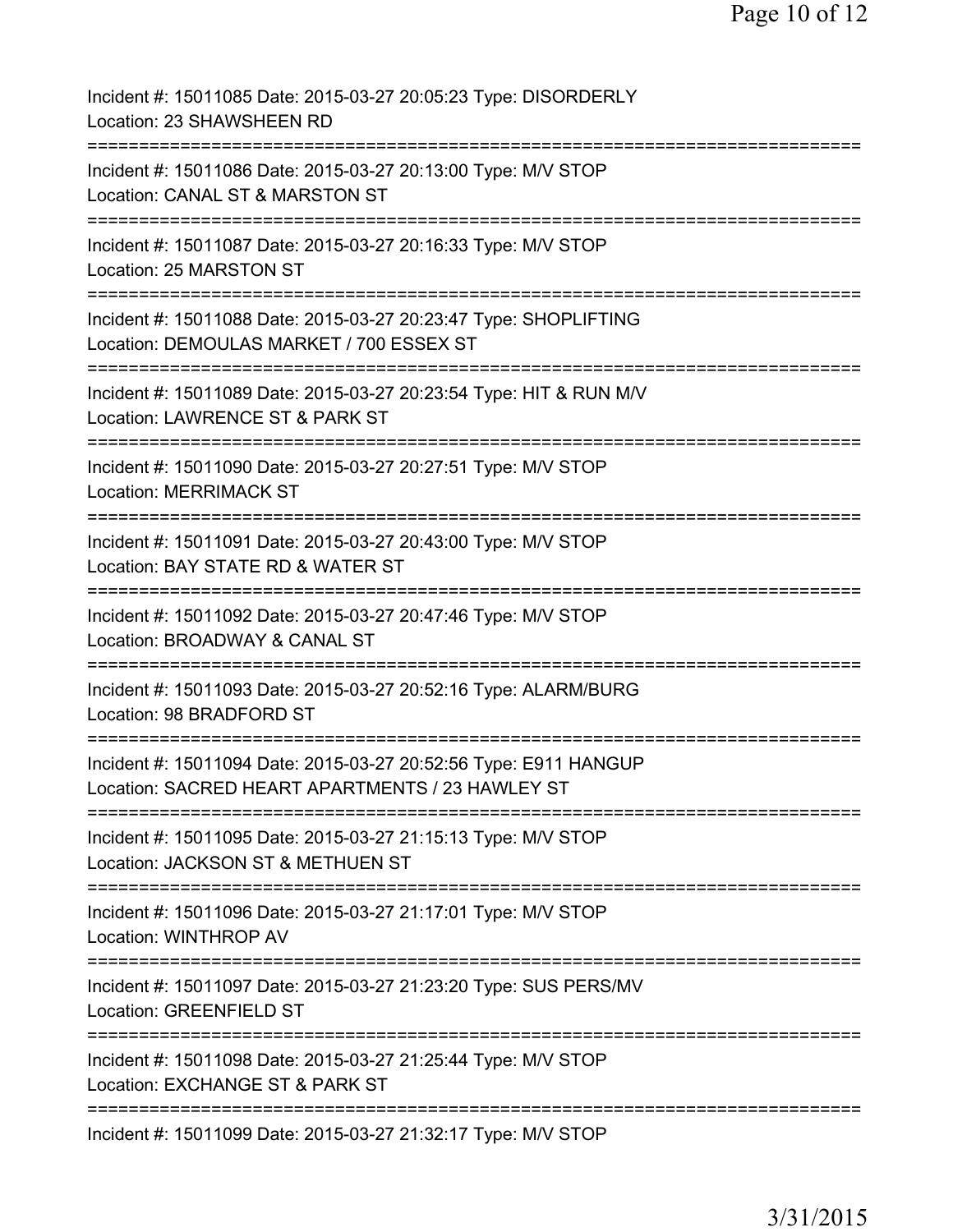| Location: ARLINGTON ST & BROADWAY                                                                                                                                       |
|-------------------------------------------------------------------------------------------------------------------------------------------------------------------------|
| ===============================<br>Incident #: 15011102 Date: 2015-03-27 21:35:00 Type: LARCENY/PAST<br>Location: 82 SUMMER ST FL 1<br>================================ |
| Incident #: 15011100 Date: 2015-03-27 21:38:08 Type: M/V STOP<br>Location: METHUEN ST & MILL ST<br>================================                                     |
| Incident #: 15011101 Date: 2015-03-27 21:38:13 Type: NOISE ORD<br>Location: 15 PROVIDENCE ST FL 2                                                                       |
| Incident #: 15011103 Date: 2015-03-27 21:42:35 Type: UNKNOWN PROB<br>Location: 11 LAWRENCE ST #609                                                                      |
| Incident #: 15011104 Date: 2015-03-27 21:45:31 Type: MV/BLOCKING<br>Location: 598 ESSEX ST                                                                              |
| Incident #: 15011105 Date: 2015-03-27 22:28:25 Type: M/V STOP<br>Location: COMMON ST & FRANKLIN ST                                                                      |
| ===============================<br>Incident #: 15011106 Date: 2015-03-27 22:42:18 Type: M/V STOP<br><b>Location: WINTHROP AV</b>                                        |
| Incident #: 15011107 Date: 2015-03-27 22:45:03 Type: M/V STOP<br>Location: 165 OLIVE AV                                                                                 |
| Incident #: 15011108 Date: 2015-03-27 22:54:36 Type: TOW OF M/V<br>Location: SWEENEYS PACKAGE STORE / 90 ESSEX ST                                                       |
| ===================================<br>Incident #: 15011109 Date: 2015-03-27 23:29:28 Type: ALARM/BURG<br>Location: BONANZA MARKET / 181 JACKSON ST                     |
| Incident #: 15011110 Date: 2015-03-27 23:34:24 Type: ALARM/BURG<br>Location: ESPERANZA ACADEMY / 198 GARDEN ST                                                          |
| Incident #: 15011111 Date: 2015-03-27 23:40:34 Type: 209A/VIOLATION<br>Location: 80 BAILEY ST FL 1                                                                      |
| Incident #: 15011112 Date: 2015-03-27 23:44:48 Type: MV/BLOCKING<br>Location: 10 RESERVOIR TER                                                                          |
|                                                                                                                                                                         |

456 record(s)